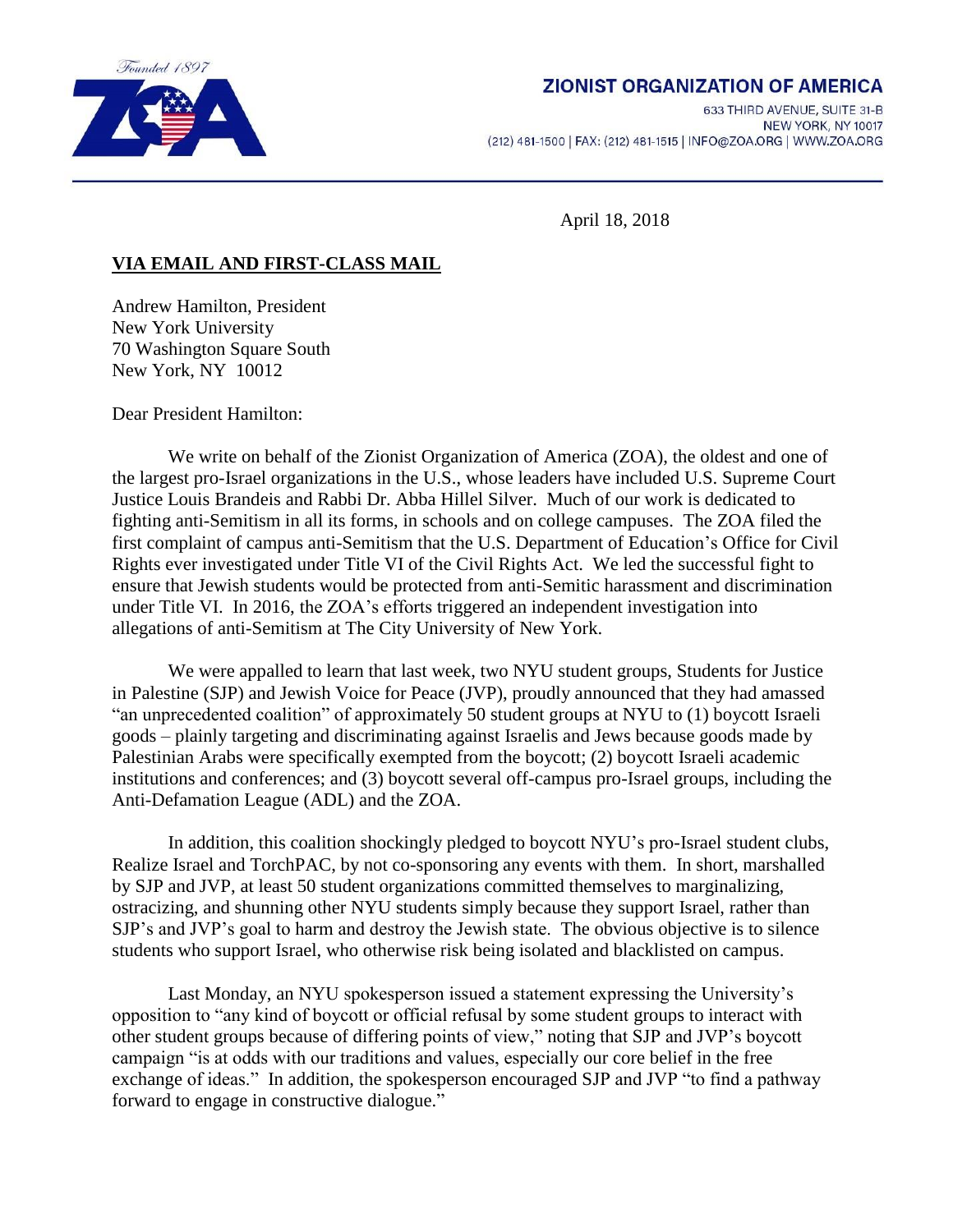Respectfully, the administration must do much more. Encouraging SJP and its ally JVP to engage in constructive dialogue falls on deaf ears and will not change NYC SJP's well-established ["anti-normalization" policy](https://nycsjp.wordpress.com/points-of-unity/) which provides: "We reject any and all collaboration, dialogue, and coalition work with Zionist organizations through a strict policy of antinormalization and encourage our comrades in other organizations to do the same."

Furthermore, SJP and JVP are violating numerous NYU rules and polices, as well as state and federal law, warranting sanctions. Their registered status should be revoked, and the administration must put a stop to their campaign to bully students into submission and silence simply because the students support the State of Israel.

### SJP's and JVP's Hateful and Divisive Tactics

Having worked with students on campuses across the U.S., we are very familiar with the hateful and divisive tactics of SJP and JVP. Despite its name, SJP is not focused on improving the lives of Palestinian Arabs. The Jerusalem Center for Public Affairs (JCPA) recently published a detailed [study](http://jcpa.org/wp-content/uploads/2017/11/SJP_Unmasked_Final_edited.pdf) about SJP, debunking SJP's claim that it is a "grassroots" student group fighting for justice. In fact, the JCPA report describes SJP as "a terror-affiliated anti-Semitic network" that is "overtly anti-Semitic, incites hatred and violence against Jewish students, and rejects the existence of the state of Israel in any borders."

Likewise, despite its appealing name, JVP is no Jewish voice for peace. It supports SJP's anti-Israel BDS efforts and partners with groups (like SJP) that deny Israel's right to exist. As the Anti-Defamation League (ADL) [reported,](https://www.adl.org/resources/profiles/jewish-voice-for-peace) "JVP uses its Jewish identity to shield the anti-Israel movement from allegations of anti-Semitism and to provide the movement with a veneer of legitimacy."

SJP denies being anti-Semitic, but consider what this hate group did just last week at Columbia University when students commemorated the Holocaust. The commemoration had nothing to do with Israel or its policies and practices toward the Palestinian Arabs. Yet SJP organized a [protest](https://www.jta.org/2018/04/12/top-headlines/columbia-students-hold-anti-israel-demonstration-opposite-holocaust-commemoration-booth) for that very day – knowing full well that it would upset and hurt Jewish members of the community – calling for an intifada and chanting, "From the river to the sea, Palestine will be free!" SJP's deliberate cruelty was unmistakable: While students remembered and mourned the murder of six million Jews and the attempted genocide of the Jewish people, SJP and its cronies called for violence against innocent Israelis and Jews and for the destruction of the Jewish State of Israel.

### Marginalizing, Bullying and Shunning Jewish and Pro-Israel Students with the Goal of Silencing Them Violates NYU's Rules and Policies

SJP's and JVP's tactic at NYU – to galvanize at least 50 student groups to isolate and spurn a small handful of other student groups simply because they support Israel – is a new and despicable low, violating everything that  $NYU - a$  university "graciously opened to all" – stands for.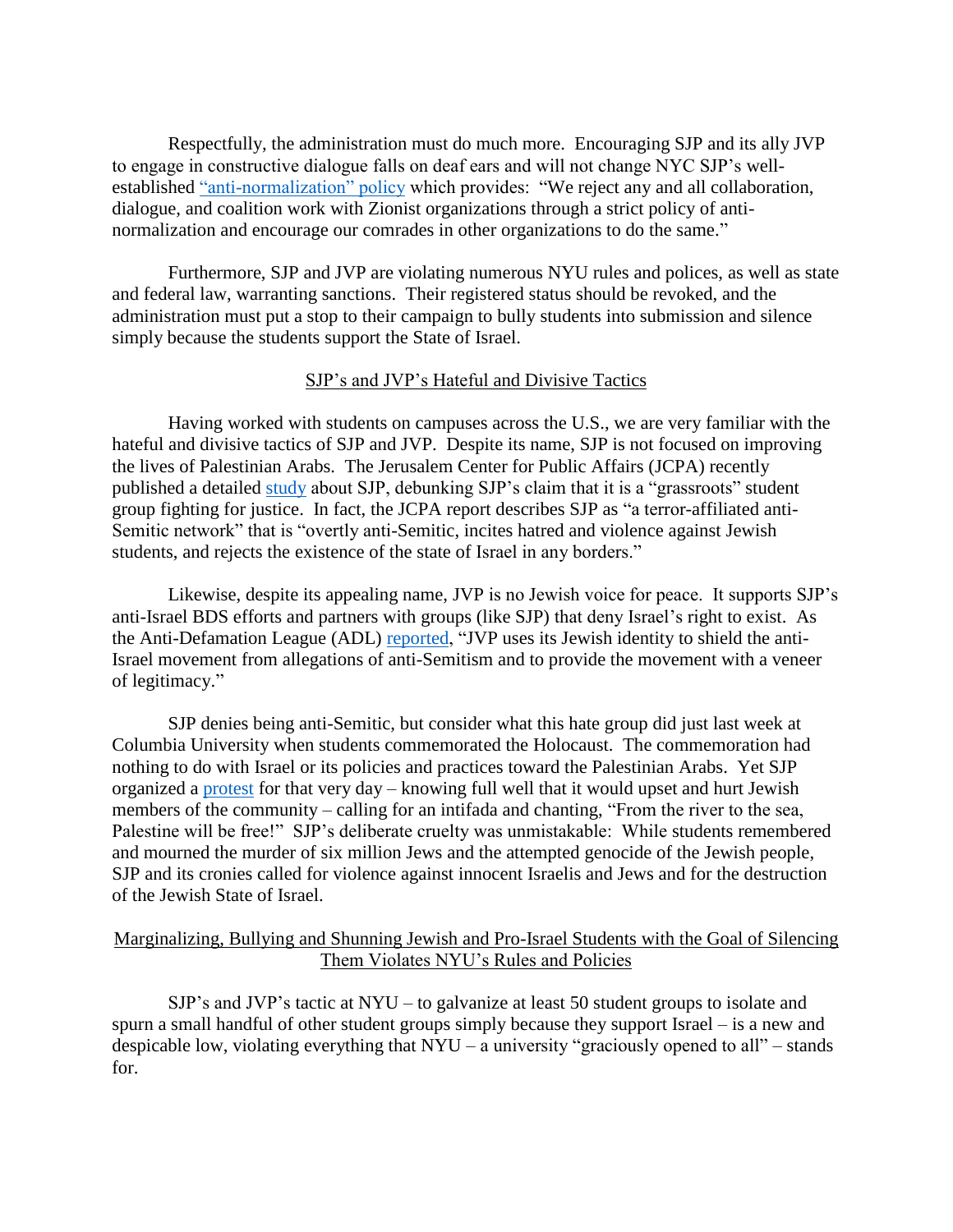NYU's Code of Ethical Conduct reflects the University's commitment to "equal treatment, opportunity, and respect in its relations with its faculty, administrators, staff, students, and others who come into contact with the University." The Code makes clear that "[e]very member of the community is prohibited from discriminating" on the basis of religion, national origin and many other protected categories, and from "emotionally abusing, or harassing anyone." SJP and JVP are inciting and engaging in the very actions that NYU has declared abhorrent and intolerable.

Their actions violate numerous NYU rules and policies – warranting the imposition of severe sanctions and penalties – including the following:

- NYU's Rules for the Maintenance of Public Order, which prohibit (1) "interference with or disruption of the regular operations and activities of the University"; and (2) "denial of, or unreasonable interference with, the rights of others – including persons not members of the University community who are present as invitees or licensees – on University premises. These rights include the right of academic freedom as well as constitutionally protected rights."
- The University Policy on Student Conduct, which prohibits (1) "behavior which jeopardizes the health or safety of the University community, or disrupts the educational activities and supporting services of the University"; (2) the "suppression of ideas" and "the forceful disruption of the regular and essential operations of the University community"; and (3) interference with the University administration's "right to control the access to and use of institutional facilities."
- NYU's Non-Discrimination and Anti-Harassment Policy, which prohibits discrimination (i.e., adverse treatment of any student based on, among other characteristics, religion, national origin, and ethnicity) and harassment (which "includes conduct that creates an intimidating, hostile, or offensive academic or residential environment or otherwise adversely affects academic opportunities or participating in an NYU activity or benefit"). Prohibited harassment may include "hostile behavior" such as insulting or degrading another person or group.

## SJP's and JVP's Actions May Violate State and Federal Law

In addition to violating NYU's own rules and policies, SJP's and JVP's actions may violate state and federal law. Section 296(13) of New York's Human Rights Law prohibits boycotts based on national origin, among several other protected categories. The law states, in relevant part:

It shall be an unlawful discriminatory practice (i) for any person to discriminate against, boycott or blacklist, or to refuse to buy from, sell to or trade with, any person, because of the race, creed, color, national origin or sex of such person, or of such person's partners, members, stockholders, directors, officers, managers,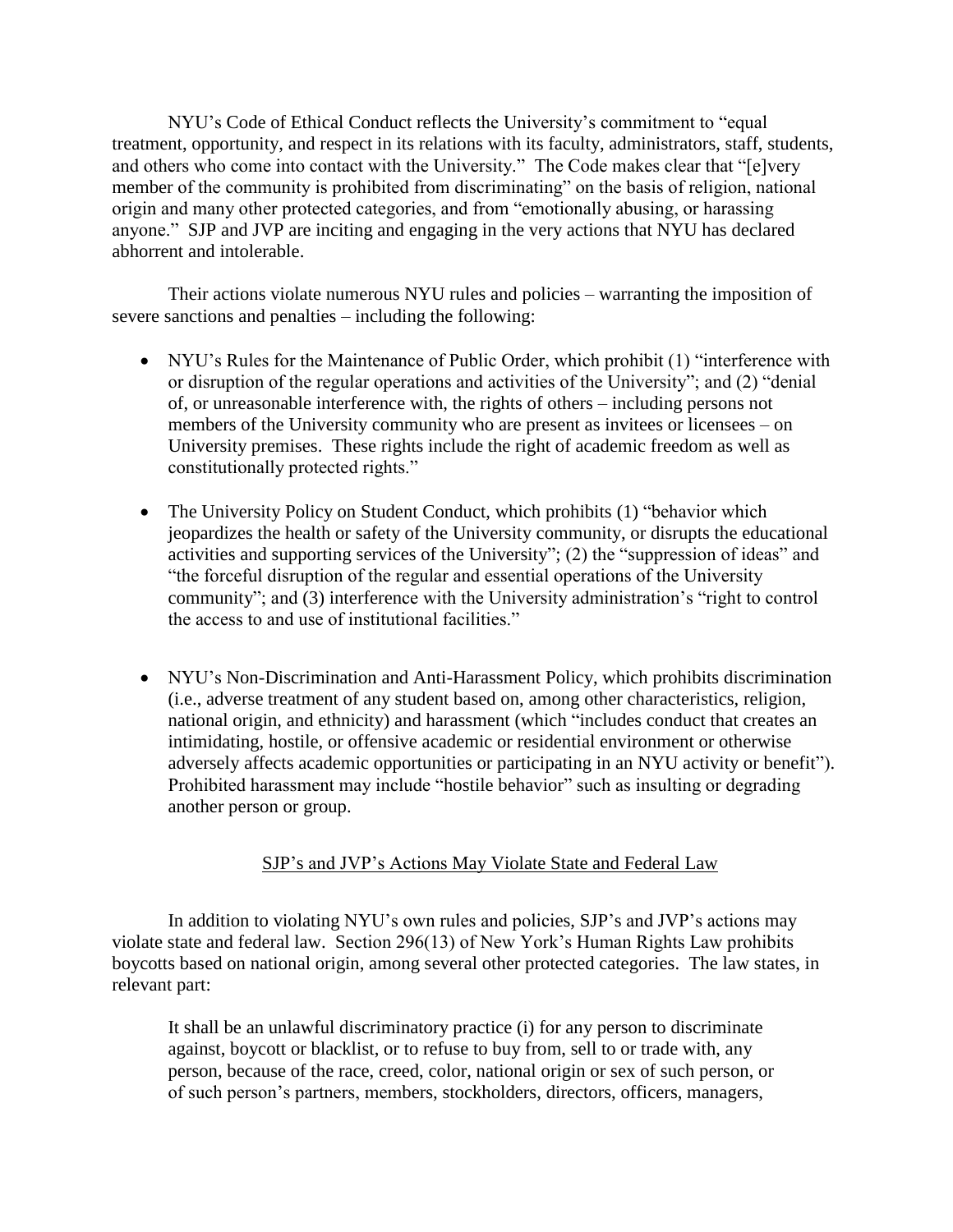superintendents, agents, employees, business associates, suppliers or customers, or (ii) for any person willfully to do any act or refrain from doing any act which enables any such person to take such action.

N.Y. Exec. Law § 296(13) (McKinney 1982), Violators of the law are liable for damages and "such other remedies as may be appropriate." See *id*. at § 297(9).

New York courts have "broadly read" Section 296(13) "to encompass all forms of discrimination involving commercial endeavors." *Harvey v. NYRAC, Inc*., 813 F. Supp. 206, 212 (E.D.N.Y. 1993). The law prohibits "not only boycotts imposed by foreign entities, but any business tactics, utilized in New York State or against a New York resident or corporation, which are driven by 'religious or racial bigotry'." *Scott v. Massachusetts Mut. Life Ins. Co.*, 86 N.Y.2d 429, 436 (1995). Bigotry is precisely what is motivating SJP's and JVP's actions.

In June 2016, New York State made its abhorrence for anti-Israel boycotts even clearer, when Governor Andrew Cuomo issued Executive Order No. 157, directing state entities to divest all public funds supporting the BDS campaign against Israel. Governor Cuomo understands exactly what is driving BDS proponents like SJP and JVP, [calling](https://www.washingtonpost.com/opinions/gov-andrew-cuomo-if-you-boycott-israel-new-york-state-will-boycott-you/2016/06/10/1d6d3acc-2e62-11e6-9b37-42985f6a265c_story.html?noredirect=on&utm_term=.db481e0042a8) BDS "a new front [that] has opened in the fight against Israel's existence. Just as the U.S.-Israel relationship has developed a robust and burgeoning commercial dimension, the threats against Israel have acquired one. There are those who seek to weaken and undermine Israel through the politics of discrimination, hatred and fear."

Governor Cuomo [issued](https://www.washingtonpost.com/opinions/gov-andrew-cuomo-if-you-boycott-israel-new-york-state-will-boycott-you/2016/06/10/1d6d3acc-2e62-11e6-9b37-42985f6a265c_story.html?noredirect=on&utm_term=.db481e0042a8) an explicit warning to everyone in New York, including the NYU community, about engaging in anti-Israel boycotts:

New York will not tolerate this new brand of warfare. New York stands with Israel because we are Israel and Israel is us. Our values — freedom, democracy, liberty and the pursuit of peace — are collective, as is our drive to achieve them.

. . . If you boycott Israel, New York will boycott you.

Furthermore, SJP's and JVP's hateful and divisive tactics are creating a hostile learning environment for Jewish, pro-Israel and Israeli students, in violation of federal law. As you surely know, as a recipient of federal funding, NYU is required under Title VI of the Civil Rights Act to take prompt and effective steps to remedy a hostile anti-Semitic learning environment and prevent it from recurring. (We refer you to the "Dear Colleague" letter issued by the Assistant Secretary for Civil Rights on October 26, 2010, which clarifies that Jewish students are protected under Title VI: [https://www2.ed.gov/about/offices/list/ocr/letters/colleague-201010.pdf.](https://www2.ed.gov/about/offices/list/ocr/letters/colleague-201010.pdf)) NYU's failure to comply with Title VI could mean a loss of federal funding.

### Requested Relief

For all the foregoing reasons, we urge you to take the following steps: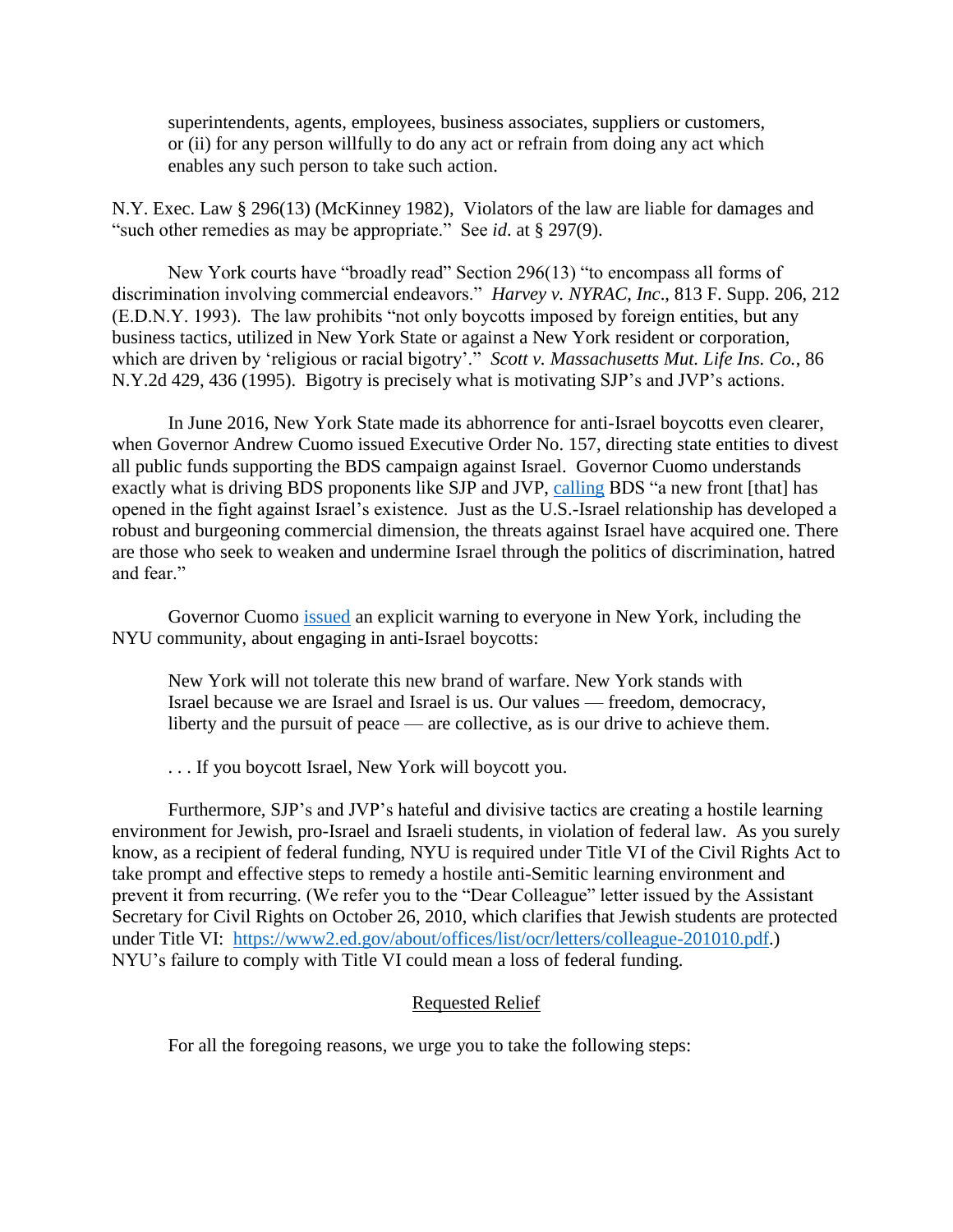- Publicly condemn SJP and JVP for orchestrating a campaign to intimidate, threaten and discriminate against other students simply because these students do not support the destruction of Israel, with the ultimate goal of shutting down Jewish and pro-Israel voices and views on the NYU campus.
- Publicly condemn as hateful, inflammatory and anti-Semitic the numerous falsehoods set out in the pledge that SJP and JVP orchestrated and that approximately 50 other student groups signed, including that (1) "More than 700,000 Palestinians were violently expelled from their homes by Zionist militias"; (2) the State of Israel engages in a "campaign of ethnic cleansing of Palestine"; (3) Israel is occupying the so-called West Bank and the Golan Heights, with no regard for the necessary background and context; (4) Israel is engaging in a "brutal siege of Gaza"; and (5) Israel is an "apartheid" state.

We would like to give the student groups who joined this shameful bullying campaign the benefit of the doubt – that they are well-intentioned and not motivated by the animus that drives SJP and JVP, and are simply insufficiently informed about the conflict in the Middle East. It is deeply troubling that so many student groups pledged to shun and isolate other students and outside groups, without even appreciating that the "principles" underlying this boycott campaign are lies. We urge you to take this opportunity to educate your community and make it crystal clear that while no country, including Israel, is perfect, SJP's and JVP's accusations against Israel are hateful, inflammatory and false.

- Revoke the registered status of SJP and JVP, in accordance with NYU's rules and policies. These groups are purposefully marginalizing students who support Israel, and pitting other students against them, with the goal of silencing them, in violation of their First Amendment freedoms and their other rights under NYU's rules and policies and the law.
- Issue a forceful directive to all the other student groups who joined this shameful coalition. They should understand that NYU will not tolerate their participation in any such bullying campaign and that the campaign is permanently disbanded. If any student group clandestinely or informally supports this campaign, then that group risks sanctions, including a loss of its registered status.
- Issue an unequivocal public message that NYU opposes the anti-Israel BDS movement and any BDS efforts or initiatives, including boycotting Israeli goods and services, boycotting Israeli academic institutions and conferences, divesting from holdings in Israeli companies and funds, and boycotting on campus and off-campus pro-Israel groups. Make it clear that these actions damage academic freedom and, intended or not, have an anti-Semitic effect, which NYU absolutely condemns. Such actions pit student against student and make members of the NYU community feel unsafe and unwelcome. Please also make it clear that NYU will not tolerate the marginalizing or scapegoating of any student on the campus. (We appreciate the statement issued by NYU spokesperson John Beckman on Monday, but NYU's message should come from you and be much stronger.)